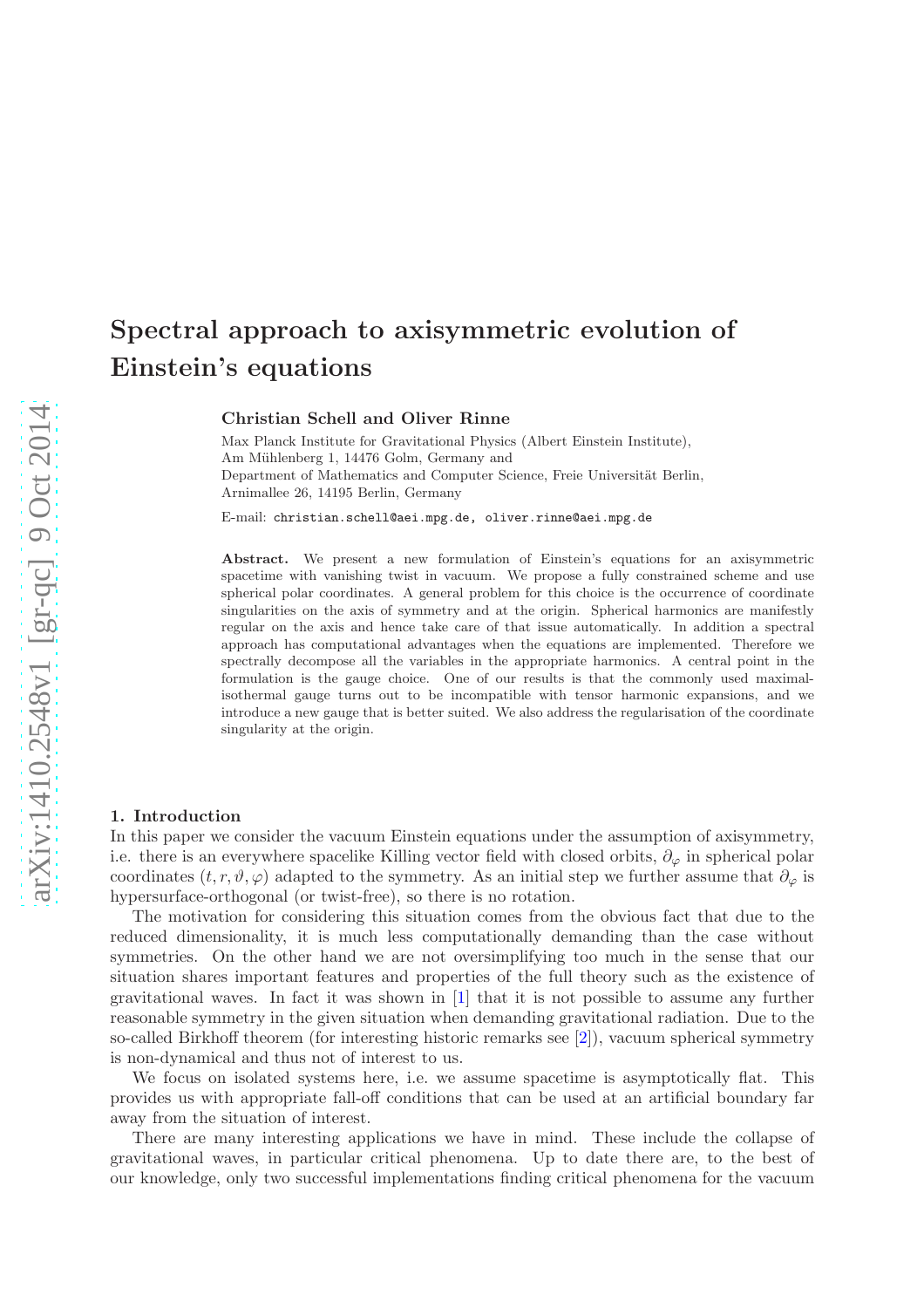axisymmetric Einstein equations [\[3,](#page-5-2) [4\]](#page-5-3). These studies obtained rather different results for different initial data, and further investigations are needed. Another interesting question in mathematical relativity is the one of stability of solutions such as black holes. Our setup will allow us to study the evolution of perturbations compatible with our symmetry assumptions.

Our aim here is to derive a fully constrained formulation in spherical polar coordinates which may be implemented by making use of a spectral approach for the angular part. A well-known fact is that only six of the ten Einstein equations are of dynamical character, the other four are constraints. An approach that is often applied to numerical investigations of Einstein's equations is to solve the constraints only on an initial hypersurface and then to evolve the system according to the remaining evolution equations. This gives rise to the so-called free evolution. Analytically the constraints remain preserved, which justifies the approach. Numerically, on the other hand, there may exist constraint-violating modes, which cause instabilities. Therefore our approach consists in enforcing the constraints at each timestep. By construction there are no constraintviolating modes then. Such formulations are called fully constrained, for previous publications see e.g.  $[5, 6]$  $[5, 6]$  for the case without symmetries and  $[7]$  for the case of axisymmetry. A disadvantage of solving the constraints is that they are of elliptic nature and hence computationally much more involved. We will introduce ideas how to save computational cost at other points in the formulation.

This brings us to the choice of a coordinate system. At least for the implementation it is very common to introduce a fixed coordinate system. In contrast to many previous formulations for similar situations which use cylindrical polar coordinates, we choose spherical polar coordinates  $(t, r, \vartheta, \varphi)$ . Besides the motivation from astrophysics, where many objects have an approximate spherical shape, the main reason is a mathematical one. If spacetime has a topology  $\mathcal{M}^2 \times S^2$ then spherical harmonics  $Y_{\ell m}(\vartheta, \varphi)$  form an appropriate system for the spectral expansion on the sphere  $S^2$ . Another nice property is that fall-off conditions to be imposed at the outer boundary are usually given as an expansion in inverse powers of r. For the choice of spherical coordinates and spectral expansion in general relativity see for example [\[8,](#page-5-7) [9,](#page-5-8) [10\]](#page-5-9).

In these proceedings we mainly focus on conceptual issues of the formulation, in particular the gauge choice. In section [2](#page-1-0) we introduce our spectral expansion. It will be applied in section [3,](#page-2-0) where we describe the derivation of the nonlinear equations, further their linearisation and regularisation. In particular we focus on the gauge choice and investigate two possibilities in detail. In the last chapter we briefly summarize and give an outlook on work in progress.

For us general relativity is given by the Einstein equations on a four-dimensional Lorentzian manifold  $(M^4, g)$  which is metric compatible, torsion-free and globally hyperbolic. Indices i, j run from 1 to 3.

#### <span id="page-1-0"></span>2. Spectral approach

A general problem when using non-Cartesian coordinates is the occurrence of coordinate singularities at the origin  $(r = 0)$  and the axis of symmetry  $(\vartheta = 0, \pi)$ . As an example consider the flat Laplacian in spherical coordinates,

<span id="page-1-1"></span>
$$
\triangle = \partial_r^2 + \frac{2}{r}\partial_r + \frac{1}{r^2} \left(\partial_\vartheta^2 + \frac{\cos\vartheta}{\sin\vartheta}\partial_\vartheta\right). \tag{1}
$$

In fact many equations contain operators that have some similarity with the Laplacian, which is why we will take it as a model to illustrate our ideas.

Since spherical harmonics are regular on the axis, they take care of that issue automatically. Because of the assumed twist-free axisymmetry, all quantities are  $\varphi$ -independent. This implies in particular that the spherical harmonics reduce to the  $m = 0$  harmonics

$$
Y := Y_{\ell}(\vartheta) = \sqrt{\frac{2\ell+1}{4\pi}} P_{\ell}(\cos \vartheta)
$$
\n(2)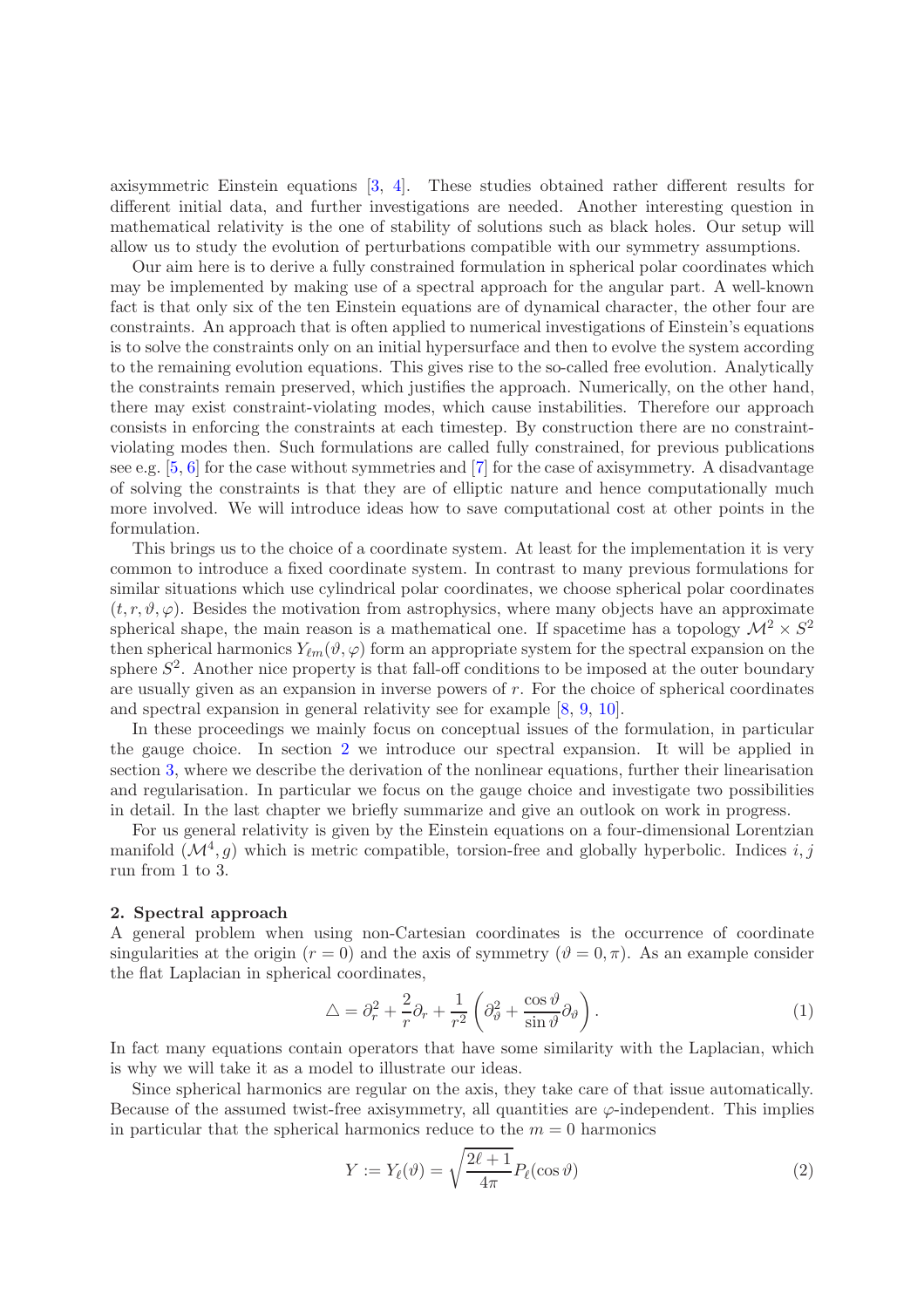with Legendre polynomials  $P_{\ell}(\cos \theta)$ . We shall omit the index  $\ell$  if it is clear from the context. However general relativity is a tensor theory. We need to know the particular behaviour of each component of a scalar function, a vector and a symmetric two-tensor [\[11,](#page-5-10) [12\]](#page-5-11). Let  $\hat{g}_{AB}$  be the round metric on the unit sphere and  $\hat{\nabla}$  its covariant derivative  $(A, B = \vartheta, \varphi)$ . The general even parity quantities are  $Y_A := \partial_A Y$  and  $Y_{AB} := [\hat{\nabla}_A \hat{\nabla}_B Y]^{\text{tf}}$ , the odd parity quantities play no role because of hypersurface-orthogonality. In the case of twist-free axisymmetry the relevant basis harmonics are given by

<span id="page-2-1"></span>
$$
Y = {}_0Y,
$$
\n<sup>(3a)</sup>

$$
Y_{\vartheta} = -\frac{1}{2} \sqrt{\ell(\ell+1)} \left( {}_{1}Y - {}_{-1}Y \right), \tag{3b}
$$

$$
Y_{\vartheta\vartheta} = -\left[\frac{\cos\vartheta}{\sin\vartheta}Y_{\vartheta} + \frac{\ell(\ell+1)}{2}Y\right] = \frac{1}{4}\sqrt{(\ell-1)\ell(\ell+1)(\ell+2)}\left(2Y - 2Y\right),\tag{3c}
$$

where we have used the properties of the Legendre functions to eliminate the second  $\vartheta$ -derivatives in [\(3c\)](#page-2-1). For completeness we have also given the expressions in terms of the spin-weighted harmonics <sub>s</sub>Y [\[12\]](#page-5-11). In the following we will refer to Y,  $Y_{\vartheta}$  and  $Y_{\vartheta\vartheta}$  as the scalar, vector and tensor harmonics, respectively. Fields expanding in those harmonics will be called scalar, vector and tensor quantities.

We explicitly give the expansion of some components of the spatial metric  $\gamma_{ij}$  needed in the following:

$$
\gamma_{rr} = HY,\tag{4a}
$$

<span id="page-2-3"></span>
$$
\gamma_{\vartheta\vartheta} = r^2 \left( K - \frac{\ell(\ell+1)}{2} G \right) Y - r^2 \frac{\cos \vartheta}{\sin \vartheta} G Y_{\vartheta} = r^2 \left( K Y + G Y_{\vartheta\vartheta} \right),\tag{4b}
$$

$$
\gamma_{\varphi\varphi} = r^2 \sin^2 \vartheta \left( K + \frac{\ell(\ell+1)}{2} G \right) Y + r^2 \cos \vartheta \sin \vartheta G Y_{\vartheta} = r^2 \sin^2 \vartheta \left( KY - G Y_{\vartheta\vartheta} \right), \tag{4c}
$$

where H, K and G are functions of t and r only and a sum over  $\ell$  is implied.

### <span id="page-2-0"></span>3. Formulation

Our starting point is the usual 3+1 decomposition of general relativity  $(\mathcal{M}^4, g) \mapsto (\Sigma^3, \gamma, K)$ [\[13,](#page-5-12) [14\]](#page-5-13). Here  $\Sigma^3$  is a level set of three dimensional spacelike hypersurfaces and  $\gamma$  and K are their first and second fundamental forms. The evolution takes place along the timelike vector field t (recall that  $(M^4, g)$  is globally hyperbolic by assumption). The line element is given by

$$
ds^{2} = -\alpha^{2}dt^{2} + \gamma_{ij} \left( dx^{i} + \beta^{i}dt \right) \left( dx^{j} + \beta^{j}dt \right), \qquad (5)
$$

where  $\alpha$  is the lapse function and  $\beta^i$  the components of the shift vector. We obtain six evolution equations each for  $\gamma_{ij}$  and  $K_{ij}$ , a Hamiltonian constraint and three momentum constraints.

Now, in this setting, twist-free axisymmetry means that all variables are  $\varphi$ -independent,  $\gamma_{r\varphi} = \gamma_{\vartheta\varphi} = 0$  and  $\beta^{\varphi} = 0$ . These identities are preserved under time evolution. It follows that also  $K_{r\varphi}$  and  $K_{\vartheta\varphi}$  have to vanish and the  $\varphi$ -momentum constraint is identically satisfied.

The diffeomorphism invariance of general relativity is encoded in the lapse and shift. To fix the gauge we have to choose a slicing condition and two spatial gauge conditions.

#### <span id="page-2-4"></span>3.1. Choice of a gauge

An evident choice is the so-called maximal-isothermal gauge, see [\[15\]](#page-5-14) for a review. This is a combination of maximal slicing,  $K = 0 = \partial_t K$ , and the quasi-isotropic condition. The latter one consists of the diagonal gauge,

<span id="page-2-2"></span>
$$
\gamma_{r\vartheta} = 0 = \partial_t \gamma_{r\vartheta},\tag{6}
$$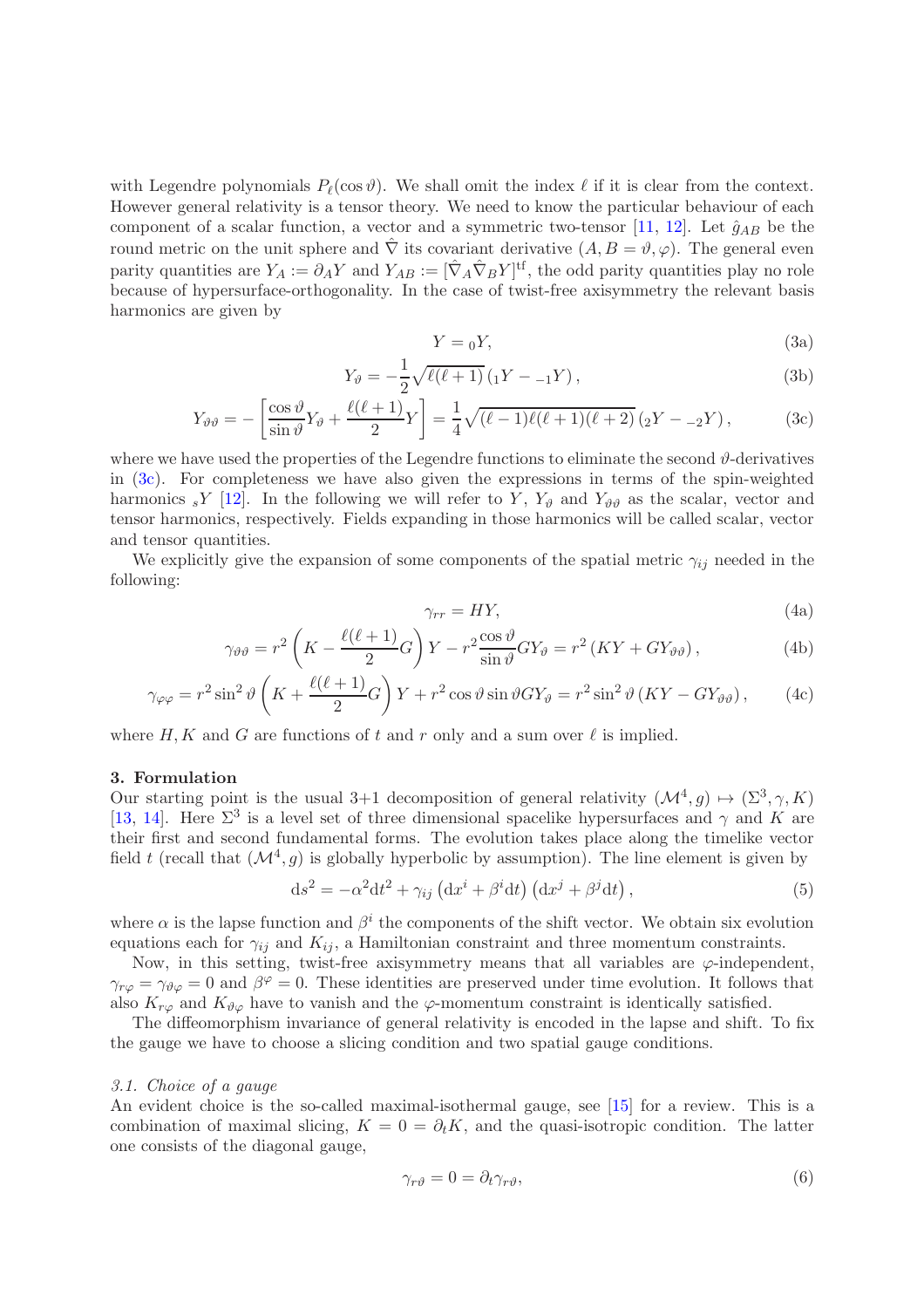and a condition that separates the remaining  $\varphi$ -part of the spatial metric by relating the other components as

<span id="page-3-2"></span><span id="page-3-1"></span>
$$
\gamma_{\vartheta\vartheta} = r^2 \gamma_{rr},\tag{7}
$$

which is also preserved in time,  $\partial_t (\gamma_{\vartheta\vartheta} - r^2 \gamma_{rr}) = 0$ . This is a widely used gauge in axisymmetric simulations [\[3,](#page-5-2) [16,](#page-5-15) [17,](#page-5-16) [7\]](#page-5-6) and also analytically well studied [\[15\]](#page-5-14). As we will see later in section [3.2](#page-3-0) after the linearisation and expansion in spherical harmonics, the maximal-isothermal gauge is unfortunately not an appropriate gauge for our purposes. In order to find a well-suited condition we decide to keep maximal slicing and the diagonal gauge as before but to come up with a new condition for the other components of  $\gamma_{ii}$ , namely

$$
\gamma_{\vartheta\vartheta} = r^4 \sin^2 \vartheta \, \gamma^{\varphi\varphi} (\gamma_{rr})^2. \tag{8}
$$

This gauge should also be preserved in time,  $\partial_t (\gamma_{\vartheta\vartheta} - r^4 \sin^2 \vartheta \gamma^{\varphi\varphi} (\gamma_{rr})^2) = 0$ . Note that the nonlinear condition [\(8\)](#page-3-1) relates all the remaining components of the spatial metric. We will show in section [3.2](#page-3-0) that this is indeed an appropriate gauge for our purposes. The three preservation equations in  $t$  for the gauge choices give us further elliptic equations to be solved at each time step in the fully constrained system.

Having the new gauge condition at hand we can now follow the usual procedure in the  $3 + 1$ formulation of general relativity to derive the nonlinear constraints and evolution equations. For obvious reasons one should choose variables in a way that their linearisation has a convenient expansion in scalar, vector and tensor harmonics in the sense explained at the end of section [2.](#page-1-0) We note that it is sometimes useful to add appropriate multiples of the constraints (which vanish for a solution to Einstein's equations) to some of the equations such that the linearisation of the equations also expand in a definite way.

We have eight variables, namely the lapse function, two components of shift vector, two components of the spatial metric and three components of the extrinsic curvature. On the other hand we have six constraints, the Hamiltonian and two momentum constraints, the preservation of maximal slicing, the diagonal gauge condition [\(6\)](#page-2-2) and the newly introduced gauge condition [\(8\)](#page-3-1). Since we are looking for a fully constrained formulation, we will explicitly solve all of these constraints in our scheme. Furthermore we have five evolution equations for the remaining components of the spatial metric  $\gamma_{ij}$  and the extrinsic curvature  $K_{ij}$ . Thus the system is overdetermined. In the following we will concentrate on those two evolution equations for the components of  $\gamma_{ii}$  and  $K_{ii}$  that expand in the linearisation in tensor harmonics. Besides being reasonable to choose two canonically conjugated variables as evolved fields, we expect the tensor quantities to carry the gravitational wave degrees of freedom (at least in linearised theory). The other evolution equations may be used for consistency checks but will not be considered in the remainder of this paper.

#### <span id="page-3-0"></span>3.2. Linearisation

Having derived the equations, we next linearise them about a flat background spacetime. This means we expand all quantities in the form  $f = f|_{\text{flat}} + \epsilon \tilde{f}$  and just keep terms of linear order in  $\epsilon$ , ignoring higher-order terms. We obtain two evolution equations and six constraints, all dependent on  $(t, r, \vartheta)$ . As expected we are faced with singularities both on the axis and at the origin. One should think of the Laplacian in [\(1\)](#page-1-1) as a model operator.

On the linearised level we expand all variables in the corresponding spherical harmonics as given at the end of section [2.](#page-1-0) E.g. for a variable  $\hat{f}$  that expands in scalar harmonics, we have

<span id="page-3-3"></span>
$$
\tilde{f}(t,r,\vartheta) = \sum_{\ell} \hat{f}_{\ell}(t,r) Y_{\ell}(\vartheta).
$$
\n(9)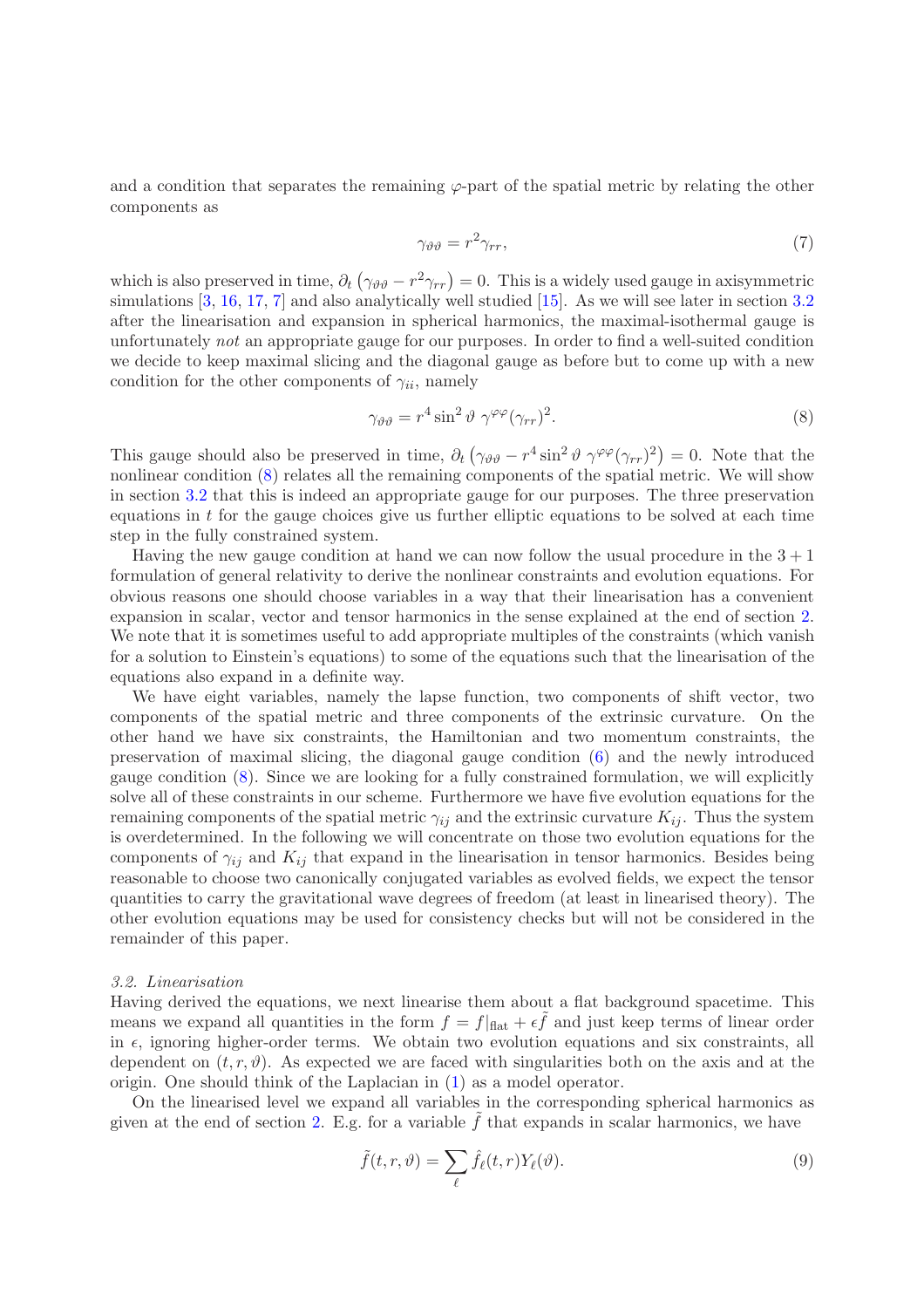Applying the expansion of the metric coefficients  $(4)$  to the quasi-isotropic condition  $(7)$ , one finds

$$
r^{2}\left(H-K+\frac{\ell(\ell+1)}{2}G\right)Y-r^{2}\frac{\cos\vartheta}{\sin\vartheta}GY_{\vartheta}=0,
$$
\n(10)

which implies  $G = 0$  and hence  $H = K$ . Thus only one degree of freedom for the spatial metric remains. Therefore the only situation that is compatible with this choice is the one of spherical symmetry.

On the other hand, linearising [\(8\)](#page-3-1) about flat space leads to the condition

$$
\gamma_{\vartheta\vartheta} = 2r^2 \gamma_{rr} - \frac{\gamma_{\varphi\varphi}}{\sin^2 \vartheta} \tag{11}
$$

and hence, again by using [\(4\)](#page-2-3),

$$
2r^2(K - H)Y = 0.\t(12)
$$

Therefore  $H = K$  and G arbitrary are two remaining degrees of freedom, which shows that these conditions are indeed well suited.

The  $\vartheta$ -dependence is completely absorbed in the spherical harmonics. Thus the interesting part is now contained in  $\hat{f}_\ell$  in [\(9\)](#page-3-3), which depends on  $(t, r)$  only. On the linear level one expects a decoupling of all the different ℓ-modes. This is indeed the case provided one considers the "correct" nonlinear equations as explained in the previous subsection [3.1,](#page-2-4) adding appropriate multiples of the constraints. Therefore we obtain, for each  $\ell$ -mode, a  $(1+1)$ -dimensional system of equations in  $(t, r)$ . The equations are still formally singular at the origin  $r = 0$ .

#### 3.3. Regularisation

In order to regularise the just obtained equations at the origin  $r = 0$ , we follow a procedure proposed e.g. in [\[18,](#page-5-17) [19\]](#page-5-18). Let us again take the Laplace operator [\(1\)](#page-1-1) as an example. After expansion in (scalar) spherical harmonics, the Laplace equation reads

<span id="page-4-0"></span>
$$
\partial_r^2 \hat{f}_\ell + \frac{2}{r} \partial_r \hat{f}_\ell - \frac{\ell(\ell+1)}{r^2} \hat{f}_\ell = 0.
$$
\n(13)

This equation can be solved explicitly. Its solution is a superposition of a singular part proportional to  $r^{-(\ell+1)}$  and a regular part proportional to  $r^{\ell}$ . Since we only consider solutions that are smooth at  $r = 0$ , we require the integration constant of the part proportional to  $r^{-(\ell+1)}$ to vanish. If we isolate the leading-order behaviour by setting  $\hat{f}_{\ell}(t,r) =: r^{\ell} \bar{f}_{\ell}(t,r)$ , we can continue to work with the barred quantities, which expand, close to the origin  $r = 0$ , in even power series in  $r$ . Therefore  $(13)$  is now manifestly regular,

$$
\partial_r^2 \bar{f}_{\ell} + \frac{2}{r} (\ell + 1) \partial_r \bar{f}_{\ell} = 0. \tag{14}
$$

For our set of equations we have to pull out factors of either  $r^{\ell}, r^{\ell+1}$  or  $r^{\ell+2}$  to obtain similar results, but indeed, the system can be completely regularised in this way.

A further nice property is that, with a little bit of rearranging, one obtains a hierarchy of equations. For the implementation we evolve, from one time step to the next, the two tensor variables by using the evolution equations. Here we remark that, when taking the second time derivative of the tensor component of  $\gamma_{ij}$  and using the evolution for the corresponding component of  $K_{ij}$ , the principal part of the equations is just the ordinary wave equation. Then, on the new time level, we solve successively the constraints to obtain the remaining